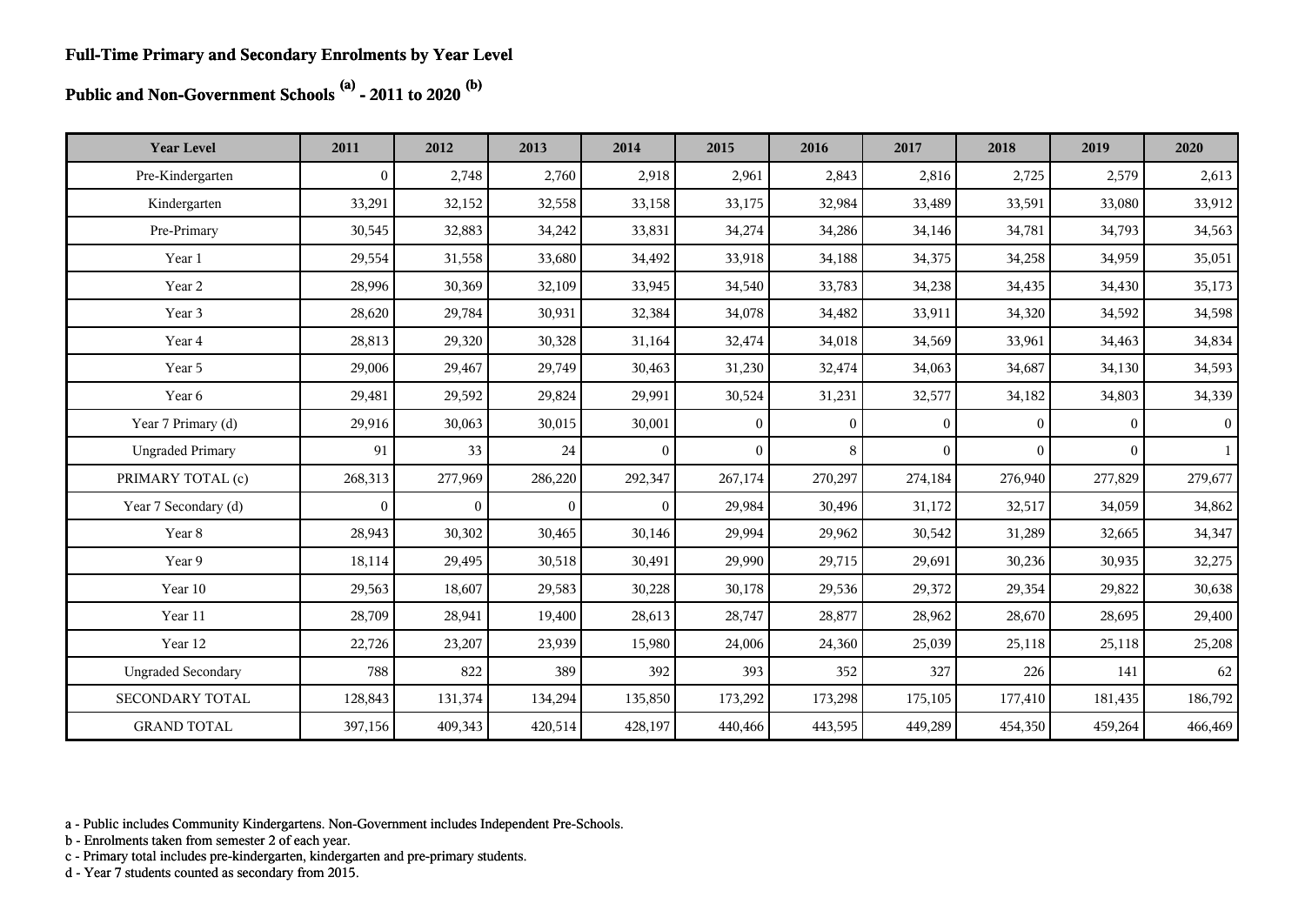## **Public Schools(a) - 2011 to 2020 (b)**

| <b>Year Level</b>         | 2011         | 2012           | 2013           | 2014         | 2015           | 2016           | 2017             | 2018         | 2019         | 2020           |
|---------------------------|--------------|----------------|----------------|--------------|----------------|----------------|------------------|--------------|--------------|----------------|
| Pre-Kindergarten          | $\mathbf{0}$ | $\overline{0}$ | $\overline{0}$ | $\mathbf{0}$ | $\overline{0}$ | $\overline{0}$ | $\mathbf{0}$     | $\mathbf{0}$ | $\Omega$     | $\overline{0}$ |
| Kindergarten              | 22,855       | 23,649         | 23,942         | 24,342       | 24,377         | 24,259         | 24,939           | 25,018       | 24,737       | 25,373         |
| Pre-Primary               | 22,053       | 24,132         | 25,304         | 24,877       | 25,225         | 25,364         | 25,300           | 26,096       | 26,001       | 25,908         |
| Year 1                    | 21,209       | 22,826         | 24,716         | 25,375       | 24,927         | 25,094         | 25,437           | 25,423       | 26,136       | 26,139         |
| Year 2                    | 20,694       | 21,857         | 23,294         | 24,883       | 25,383         | 24,868         | 25,139           | 25,417       | 25,430       | 26,179         |
| Year 3                    | 20,273       | 21,198         | 22,242         | 23,351       | 24,853         | 25,268         | 24,884           | 25,068       | 25,366       | 25,332         |
| Year 4                    | 20,249       | 20,689         | 21,375         | 22,139       | 23,109         | 24,638         | 25,132           | 24,675       | 25,004       | 25,249         |
| Year 5                    | 20,035       | 20,427         | 20,618         | 21,065       | 21,793         | 22,797         | 24,328           | 24,790       | 24,341       | 24,698         |
| Year 6                    | 20,163       | 20,349         | 20,555         | 20,609       | 21,008         | 21,672         | 22,744           | 24,106       | 24,630       | 24,241         |
| Year 7 Primary (d)        | 18,180       | 17,965         | 17,722         | 17,649       | $\mathbf{0}$   | $\overline{0}$ | $\mathbf{0}$     | $\Omega$     | $\Omega$     | $\vert$        |
| <b>Ungraded Primary</b>   | $\bf{0}$     | $\overline{0}$ | $\mathbf{0}$   | $\mathbf{0}$ | $\overline{0}$ | $\overline{0}$ | $\boldsymbol{0}$ | $\mathbf{0}$ | $\mathbf{0}$ | $\vert$ 0      |
| PRIMARY TOTAL (c)         | 185,711      | 193,092        | 199,768        | 204,290      | 190,675        | 193,960        | 197,903          | 200,593      | 201,645      | 203,119        |
| Year 7 Secondary (d)      | $\bf{0}$     | $\overline{0}$ | $\overline{0}$ | $\Omega$     | 17,489         | 17,886         | 18,728           | 19,671       | 20,820       | 21,558         |
| Year 8                    | 16,252       | 17,313         | 17,355         | 17,173       | 17,265         | 17,432         | 17,889           | 18,621       | 19,498       | 20,714         |
| Year 9                    | 9,632        | 16,843         | 17,710         | 17,632       | 17,422         | 17,261         | 17,486           | 17,901       | 18,607       | 19,448         |
| Year 10                   | 17,218       | 10,228         | 17,142         | 17,698       | 17,576         | 17,162         | 17,136           | 17,202       | 17,488       | 18,328         |
| Year 11                   | 17,283       | 17,465         | 11,528         | 17,099       | 17,128         | 17,130         | 17,211           | 17,021       | 16,915       | 17,443         |
| Year 12                   | 12,635       | 12,964         | 13,656         | 8,898        | 13,543         | 13,853         | 14,360           | 14,398       | 14,398       | 14,477         |
| <b>Ungraded Secondary</b> | 511          | 618            | 166            | 179          | 182            | 146            | 136              | 80           | 84           | 61             |
| <b>SECONDARY TOTAL</b>    | 73,531       | 75,431         | 77,557         | 78,679       | 100,605        | 100,870        | 102,946          | 104,894      | 107,810      | 112,029        |
| <b>GRAND TOTAL</b>        | 259,242      | 268,523        | 277,325        | 282,969      | 291,280        | 294,830        | 300,849          | 305,487      | 309,455      | 315,148        |

a - Includes Community Kindergartens.

b - Enrolments taken from semester 2 of each year.

c - Primary total includes kindergarten and pre-primary students.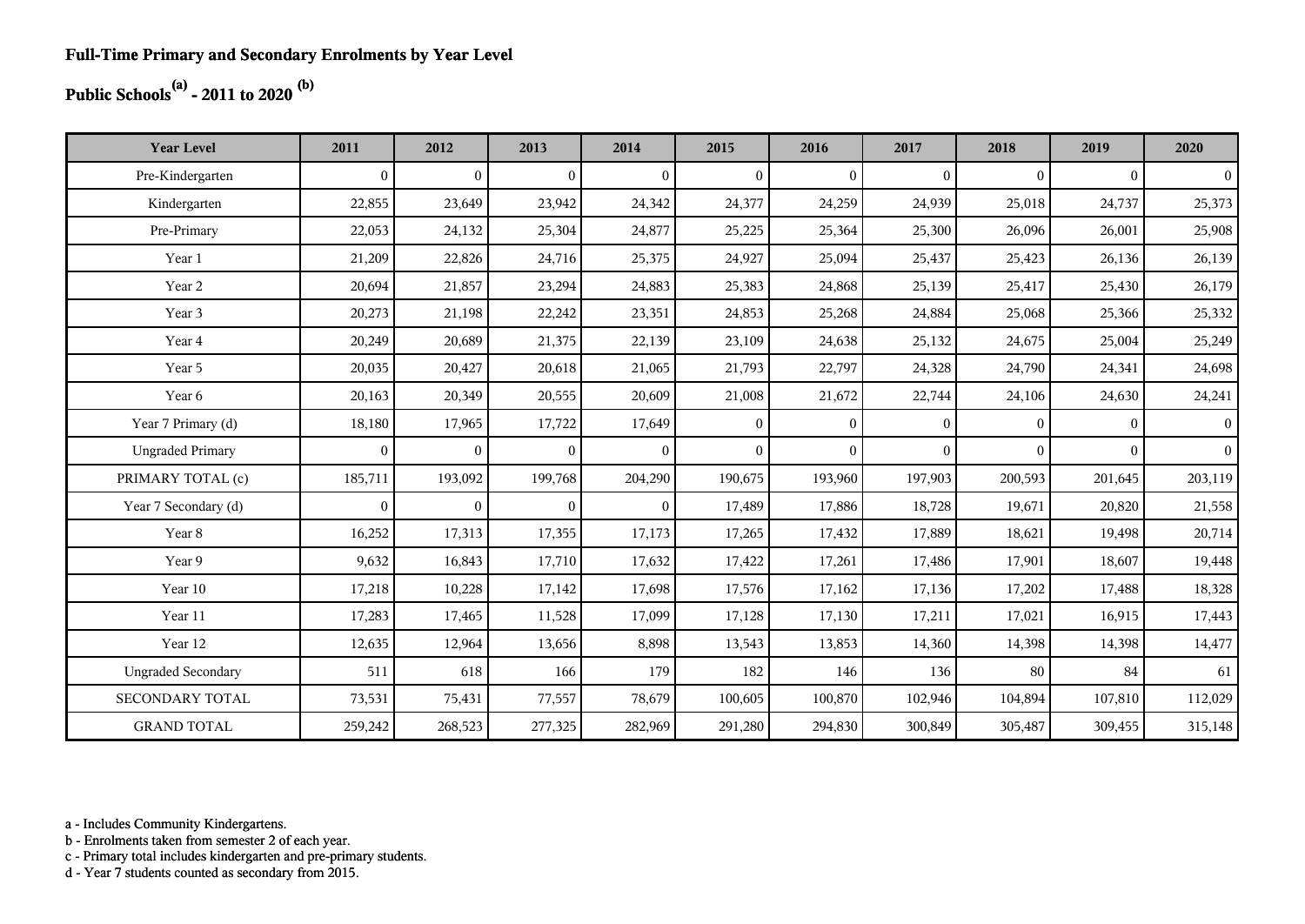#### **Full-Time Primary and Secondary Enrolments by Year Level**

## **Non-Government Schools (a) - 2011 to 2020 (b)**

| <b>Year Level</b>         | 2011             | 2012           | 2013           | 2014           | 2015         | 2016         | 2017         | 2018         | 2019           | 2020           |
|---------------------------|------------------|----------------|----------------|----------------|--------------|--------------|--------------|--------------|----------------|----------------|
| Pre-Kindergarten          | $\boldsymbol{0}$ | 2,748          | 2,760          | 2,918          | 2,961        | 2,843        | 2,816        | 2,725        | 2,579          | 2,613          |
| Kindergarten              | 10,436           | 8,503          | 8,616          | 8,816          | 8,798        | 8,725        | 8,550        | 8,573        | 8,343          | 8,539          |
| Pre-Primary               | 8,492            | 8,751          | 8,938          | 8,954          | 9,049        | 8,922        | 8,846        | 8,685        | 8,792          | 8,655          |
| Year 1                    | 8,345            | 8,732          | 8,964          | 9,117          | 8,991        | 9,094        | 8,938        | 8,835        | 8,823          | 8,912          |
| Year 2                    | 8,302            | 8,512          | 8,815          | 9,062          | 9,157        | 8,915        | 9,099        | 9,018        | 9,000          | 8,994          |
| Year 3                    | 8,347            | 8,586          | 8,689          | 9,033          | 9,225        | 9,214        | 9,027        | 9,252        | 9,226          | 9,266          |
| Year 4                    | 8,564            | 8,631          | 8,953          | 9,025          | 9,365        | 9,380        | 9,437        | 9,286        | 9,459          | 9,585          |
| Year 5                    | 8,971            | 9,040          | 9,131          | 9,398          | 9,437        | 9,677        | 9,735        | 9,897        | 9,789          | 9,895          |
| Year 6                    | 9,318            | 9,243          | 9,269          | 9,382          | 9,516        | 9,559        | 9,833        | 10,076       | 10,173         | 10,098         |
| Year 7 Primary (d)        | 11,736           | 12,098         | 12,293         | 12,352         | $\mathbf{0}$ | $\mathbf{0}$ | $\mathbf{0}$ | $\mathbf{0}$ | $\overline{0}$ | 0 <sup>1</sup> |
| <b>Ungraded Primary</b>   | 91               | 33             | 24             | $\overline{0}$ | $\mathbf{0}$ | 8            | $\theta$     | $\Omega$     | $\overline{0}$ | 1              |
| PRIMARY TOTAL (c)         | 82,602           | 84,877         | 86,452         | 88,057         | 76,499       | 76,337       | 76,281       | 76,347       | 76,184         | 76,558         |
| Year 7 Secondary (d)      | $\mathbf{0}$     | $\overline{0}$ | $\overline{0}$ | $\overline{0}$ | 12,495       | 12,610       | 12,444       | 12,846       | 13,239         | 13,304         |
| Year 8                    | 12,691           | 12,989         | 13,110         | 12,973         | 12,729       | 12,530       | 12,653       | 12,668       | 13,167         | 13,633         |
| Year 9                    | 8,482            | 12,652         | 12,808         | 12,859         | 12,568       | 12,454       | 12,205       | 12,335       | 12,328         | 12,827         |
| Year 10                   | 12,345           | 8,379          | 12,441         | 12,530         | 12,602       | 12,374       | 12,236       | 12,152       | 12,334         | 12,310         |
| Year 11                   | 11,426           | 11,476         | 7,872          | 11,514         | 11,619       | 11,747       | 11,751       | 11,649       | 11,780         | 11,957         |
| Year 12                   | 10,091           | 10,243         | 10,283         | 7,082          | 10,463       | 10,507       | 10,679       | 10,720       | 10,720         | 10,731         |
| <b>Ungraded Secondary</b> | 277              | 204            | 223            | 213            | 211          | 206          | 191          | 146          | 57             | $\mathbf{1}$   |
| <b>SECONDARY TOTAL</b>    | 55,312           | 55,943         | 56,737         | 57,171         | 72,687       | 72,428       | 72,159       | 72,516       | 73,625         | 74,763         |
| <b>GRAND TOTAL</b>        | 137,914          | 140,820        | 143,189        | 145,228        | 149,186      | 148,765      | 148,440      | 148,863      | 149,809        | 151,321        |

a - Includes Independent Pre-Schools.

b - Enrolments taken from semester 2 of each year.

c - Primary total includes pre-kindergarten, kindergarten and pre-primary students.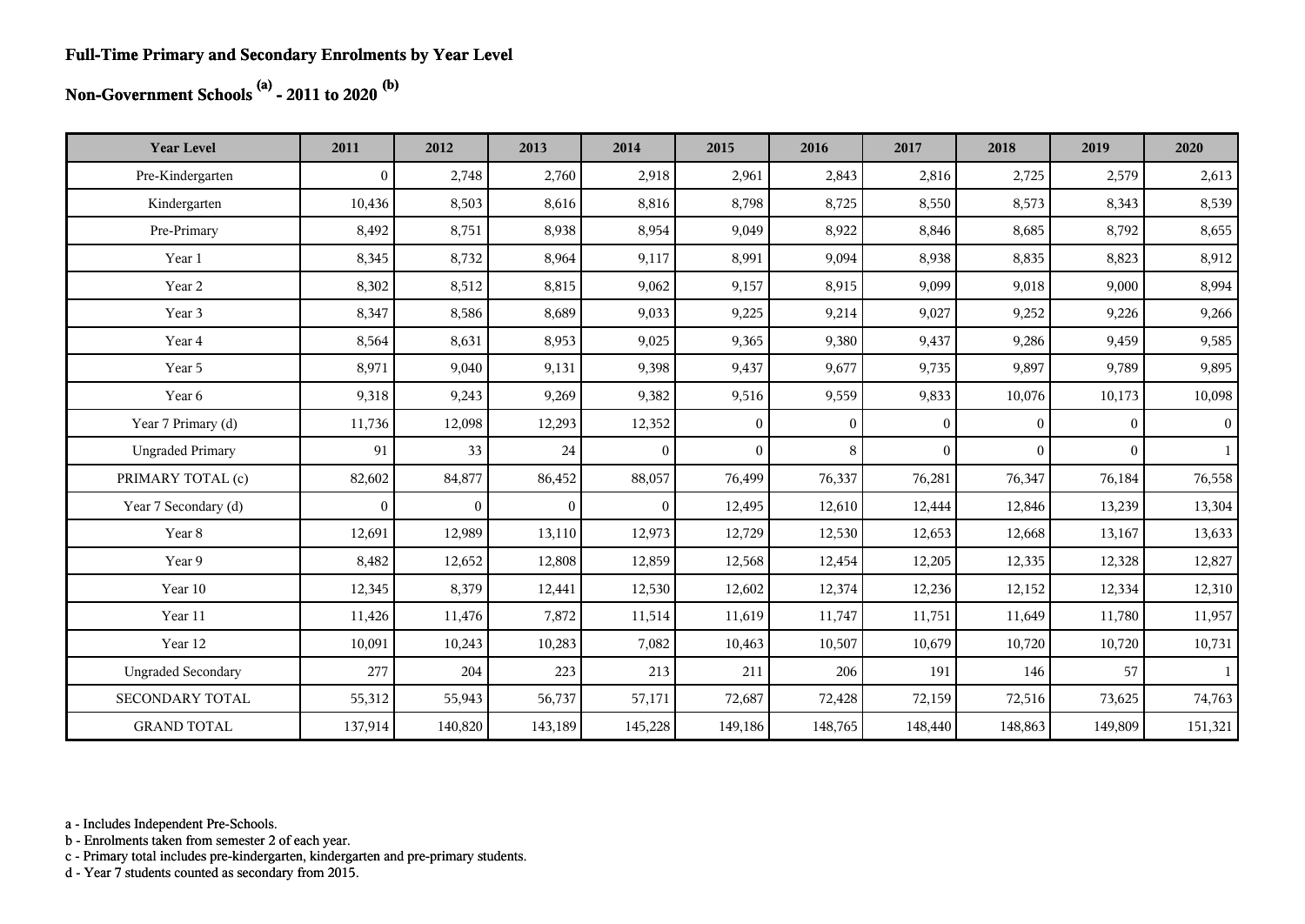**Public and Non-Government Schools (a) - 2011 to 2020 (b)**

| <b>Year Level</b>         | 2011           | 2012           | 2013           | 2014         | 2015           | 2016         | 2017         | 2018         | 2019         | 2020            |
|---------------------------|----------------|----------------|----------------|--------------|----------------|--------------|--------------|--------------|--------------|-----------------|
| Pre-Kindergarten          | $\overline{0}$ | 43             | 55             | 51           | 36             | 38           | 35           | 37           | 39           | 47              |
| Kindergarten              | 2,347          | 2,208          | 2,220          | 2,171        | 2,216          | 2,092        | 2,207        | 2,295        | 2,210        | 2,346           |
| Pre-Primary               | 2,192          | 2,312          | 2,327          | 2,320        | 2,294          | 2,324        | 2,349        | 2,428        | 2,495        | 2,498           |
| Year 1                    | 2,124          | 2,254          | 2,347          | 2,363        | 2,364          | 2,287        | 2,413        | 2,381        | 2,484        | 2,570           |
| Year 2                    | 1,964          | 2,185          | 2,249          | 2,377        | 2,349          | 2,345        | 2,364        | 2,422        | 2,421        | 2,554           |
| Year 3                    | 2,055          | 1,969          | 2,162          | 2,274        | 2,382          | 2,362        | 2,420        | 2,385        | 2,485        | 2,462           |
| Year 4                    | 2,091          | 2,077          | 1,996          | 2,161        | 2,280          | 2,377        | 2,410        | 2,422        | 2,396        | 2,528           |
| Year 5                    | 1,975          | 2,129          | 2,043          | 2,001        | 2,186          | 2,288        | 2,406        | 2,421        | 2,469        | 2,417           |
| Year 6                    | 2,017          | 1,992          | 2,116          | 2,070        | 2,001          | 2,159        | 2,320        | 2,403        | 2,424        | 2,520           |
| Year 7 Primary (d)        | 2,001          | 1,988          | 1,969          | 2,084        | $\overline{0}$ | $\mathbf{0}$ | $\mathbf{0}$ | $\mathbf{0}$ | $\mathbf{0}$ | $\vert 0 \vert$ |
| <b>Ungraded Primary</b>   | 43             | $\overline{0}$ | $\overline{0}$ | $\theta$     | $\theta$       | $\mathbf{0}$ | $\theta$     | $\Omega$     | $\theta$     | $\vert$         |
| PRIMARY TOTAL (c)         | 18,809         | 19,157         | 19,484         | 19,872       | 18,108         | 18,272       | 18,924       | 19,194       | 19,423       | 19,942          |
| Year 7 Secondary (d)      | $\overline{0}$ | $\overline{0}$ | $\overline{0}$ | $\mathbf{0}$ | 2,013          | 1,930        | 2,134        | 2,283        | 2,404        | 2,493           |
| Year 8                    | 1,803          | 1,971          | 1,986          | 1,922        | 2,013          | 1,939        | 1,923        | 2,123        | 2,308        | 2,436           |
| Year 9                    | 1,037          | 1,742          | 1,880          | 1,897        | 1,856          | 1,850        | 1,879        | 1,845        | 1,984        | 2,162           |
| Year 10                   | 1,685          | 995            | 1,620          | 1,714        | 1,787          | 1,639        | 1,735        | 1,792        | 1,685        | 1,894           |
| Year 11                   | 1,369          | 1,461          | 976            | 1,434        | 1,393          | 1,468        | 1,455        | 1,522        | 1,520        | 1,540           |
| Year 12                   | 739            | 763            | 909            | 604          | 916            | 881          | 1,010        | 1,045        | 1,138        | 1,125           |
| <b>Ungraded Secondary</b> | 45             | 40             | 50             | 50           | 55             | 59           | 52           | 34           | 5            | 0 <sup>1</sup>  |
| SECONDARY TOTAL           | 6,678          | 6,972          | 7,421          | 7,621        | 10,033         | 9,766        | 10,188       | 10,644       | 11,044       | 11,650          |
| <b>GRAND TOTAL</b>        | 25,487         | 26,129         | 26,905         | 27,493       | 28,141         | 28,038       | 29,112       | 29,838       | 30,467       | 31,592          |

a - Public includes Community Kindergartens. Non-Government includes Independent Pre-Schools.

b - Enrolments taken from semester 2 of each year.

c - Primary total includes pre-kindergarten, kindergarten and pre-primary students.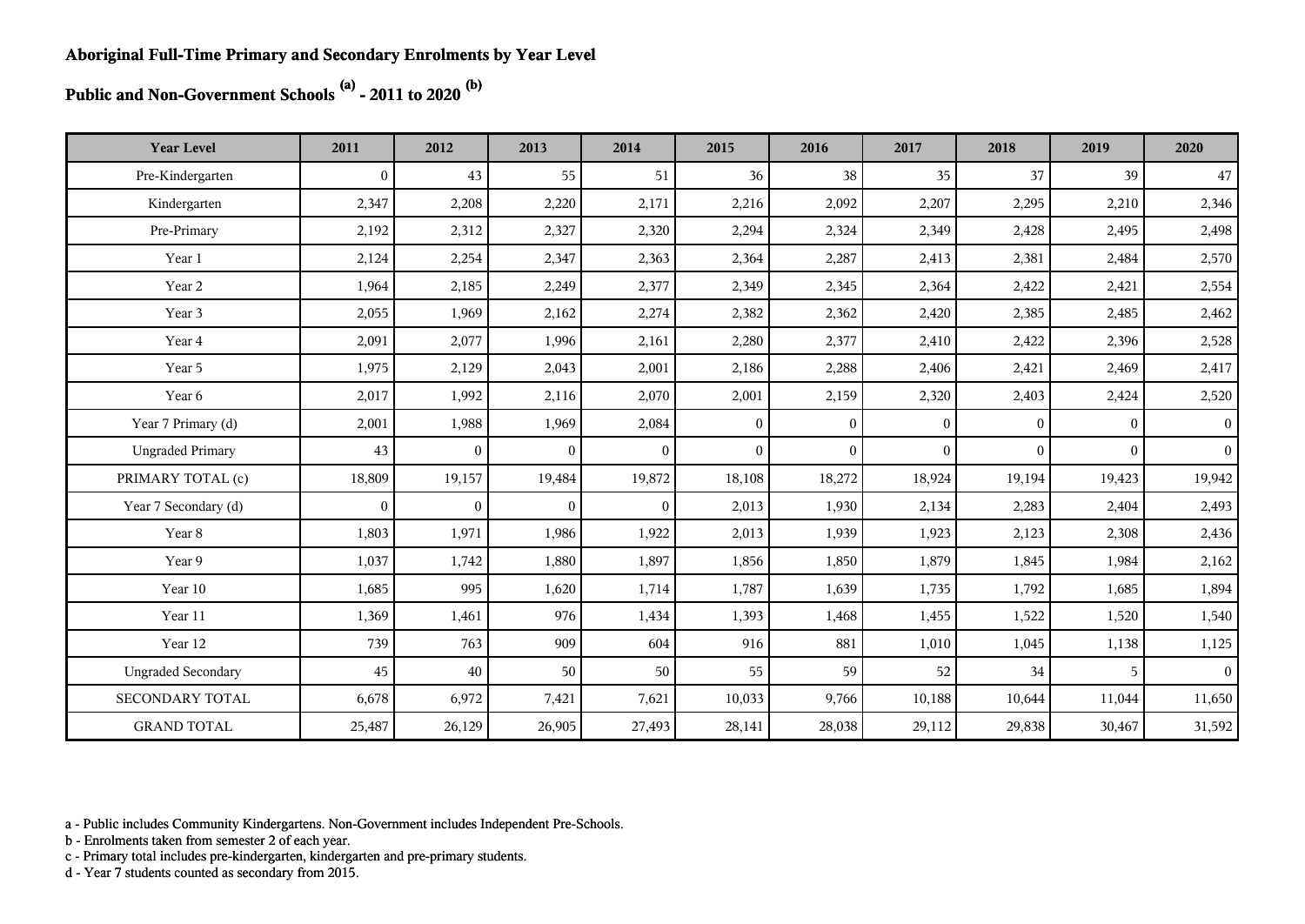## **Public Schools(a) - 2011 to 2020 (b)**

| <b>Year Level</b>         | 2011         | 2012           | 2013           | 2014         | 2015           | 2016           | 2017         | 2018     | 2019     | 2020           |
|---------------------------|--------------|----------------|----------------|--------------|----------------|----------------|--------------|----------|----------|----------------|
| Pre-Kindergarten          | $\theta$     | $\overline{0}$ | $\overline{0}$ | $\Omega$     | $\mathbf{0}$   | $\theta$       | $\mathbf{0}$ | $\Omega$ | $\theta$ | $\overline{0}$ |
| Kindergarten              | 2,054        | 1,965          | 1,988          | 1,903        | 1,952          | 1,852          | 1,944        | 1,985    | 1,934    | 2,016          |
| Pre-Primary               | 1,919        | 2,048          | 2,039          | 2,043        | 2,019          | 2,065          | 2,069        | 2,149    | 2,179    | 2,191          |
| Year 1                    | 1,858        | 1,998          | 2,088          | 2,077        | 2,099          | 2,018          | 2,130        | 2,099    | 2,180    | 2,252          |
| Year 2                    | 1,714        | 1,898          | 1,993          | 2,111        | 2,066          | 2,088          | 2,076        | 2,151    | 2,130    | 2,250          |
| Year 3                    | 1,766        | 1,715          | 1,872          | 1,982        | 2,096          | 2,075          | 2,131        | 2,085    | 2,187    | 2,163          |
| Year 4                    | 1,801        | 1,804          | 1,717          | 1,887        | 1,987          | 2,101          | 2,096        | 2,142    | 2,101    | 2,224          |
| Year 5                    | 1,701        | 1,831          | 1,786          | 1,723        | 1,880          | 1,995          | 2,135        | 2,113    | 2,163    | 2,100          |
| Year 6                    | 1,755        | 1,704          | 1,805          | 1,797        | 1,721          | 1,873          | 2,023        | 2,134    | 2,123    | 2,213          |
| Year 7 Primary (d)        | 1,716        | 1,699          | 1,650          | 1,745        | $\overline{0}$ | $\overline{0}$ | $\mathbf{0}$ | $\Omega$ | $\Omega$ | 0 <sup>1</sup> |
| <b>Ungraded Primary</b>   | $\mathbf{0}$ | $\mathbf{0}$   | $\mathbf{0}$   | $\mathbf{0}$ | $\overline{0}$ | $\theta$       | $\mathbf{0}$ | $\Omega$ | $\Omega$ | 0 <sup>1</sup> |
| PRIMARY TOTAL (c)         | 16,284       | 16,662         | 16,938         | 17,268       | 15,820         | 16,067         | 16,604       | 16,858   | 16,997   | 17,409         |
| Year 7 Secondary (d)      | $\mathbf{0}$ | $\mathbf{0}$   | $\overline{0}$ | $\mathbf{0}$ | 1,670          | 1,579          | 1,724        | 1,847    | 1,980    | 1,997          |
| Year 8                    | 1,468        | 1,615          | 1,582          | 1,518        | 1,612          | 1,561          | 1,506        | 1,647    | 1,783    | 1,910          |
| Year 9                    | 787          | 1,400          | 1,524          | 1,498        | 1,476          | 1,485          | 1,505        | 1,448    | 1,526    | 1,704          |
| Year 10                   | 1,349        | 707            | 1,258          | 1,371        | 1,385          | 1,266          | 1,307        | 1,360    | 1,237    | 1,432          |
| Year 11                   | 1,085        | 1,105          | 686            | 1,070        | 1,026          | 1,061          | 1,062        | 1,118    | 1,092    | 1,061          |
| Year 12                   | 565          | 522            | 651            | 406          | 645            | 633            | 718          | 721      | 768      | 783            |
| <b>Ungraded Secondary</b> | $\theta$     |                | $\overline{0}$ | $\Omega$     | $\mathbf{1}$   | $\overline{4}$ | $\mathbf{0}$ | $\Omega$ | $\theta$ | 0 <sup>1</sup> |
| <b>SECONDARY TOTAL</b>    | 5,254        | 5,350          | 5,701          | 5,863        | 7,815          | 7,589          | 7,822        | 8,141    | 8,386    | 8,887          |
| <b>GRAND TOTAL</b>        | 21,538       | 22,012         | 22,639         | 23,131       | 23,635         | 23,656         | 24,426       | 24,999   | 25,383   | 26,296         |

a - Includes Community Kindergartens.

b - Enrolments taken from semester 2 of each year.

c - Primary total includes kindergarten and pre-primary students.